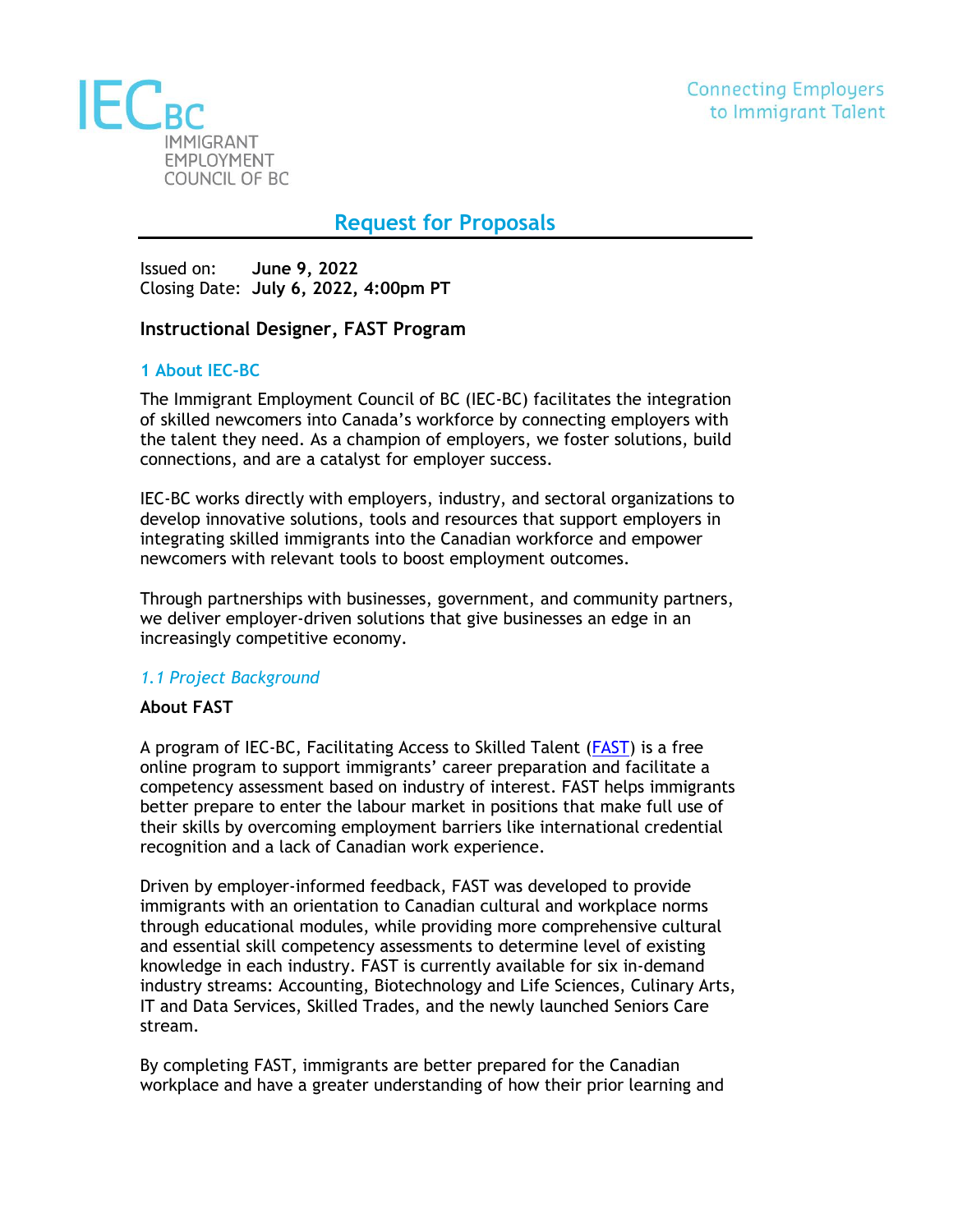experiences can be leveraged within their chosen industry. In addition, gap training is identified to support further training and upskilling if required to access the desired occupation.

### **Statement of Purpose**

A primary goal for the FAST program this fiscal year is to improve user experience and increase completion rates of the educational components that complement the industry-specific competency assessments. Last year, the *Prepare for Work in Canada* educational module was revised and updated leveraging the course authoring tool, Articulate 360, to enhance user experience and make the content more dynamic and engaging. Based on the positive feedback from stakeholders, other components of the FAST program would benefit from review, revision, and development.

In addition to revising current FAST program content, the new FAST Seniors Care stream and the New Brunswick iteration of the FAST program feature new content that will require new curriculum development. The complex and substantive learning content will need to be created into learning modules that are engaging and accessible to skilled immigrant participants with an English language proficiency of CLB 5+. This includes the development of digestible content, interactive e-learning components and multimedia materials (e.g. videos, audio recordings, images, games) to increase user engagement and program completion.

# *1.2 Contract Scope*

IEC-BC is requesting proposals from experienced instructional designers to review and update current program content and develop new program components summarized herein:

- Content audit of the current FAST streams and development of dynamic content to improve user experience and learning. Streams include:
	- o FAST Streams: Accounting, Biotechnology and Life Sciences, Culinary Arts, IT and Data Services, Skilled Trades, and Seniors Care.
	- o FAST-New Brunswick Streams: Carpentry and Welding.
- Development of e-learning modules for new program content, including:
	- o Prepare for Work in Seniors Care
	- o Navigating Regulated Professions in Seniors Care
	- $\circ$  Embracing Diversity, Equity, and Inclusion in the Workplace
	- o Prepare for Work in the IT Sector

The successful proponent will work with and be responsible to the FAST program team in fulfilling the work requirements of this RFP: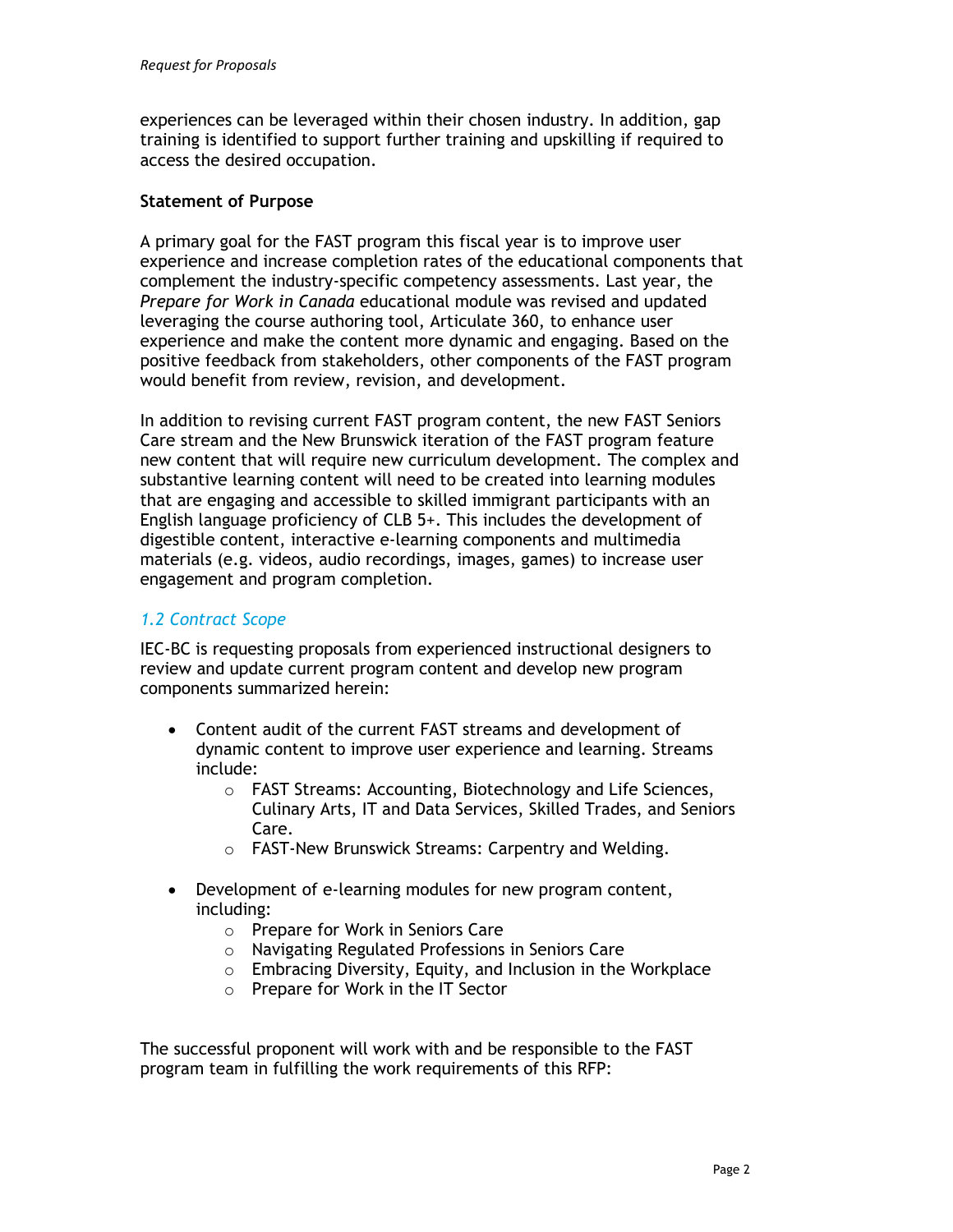# **1. Comprehensive Content Audit and Improvements**

The consultant(s) will complete a thorough review of the content provided by FAST employer partners and subject matter experts (SMEs) to design an e-learning curriculum aligned with industry standards. This includes content revisions according to users' language proficiency and tech-accessibility, and based on feedback from the working group, will follow implementing required changes and improvements to the course content.

### **2. Content Development and E-Learning Design**

In collaboration with the FAST team and SMEs, the consultant(s) will develop online learning content and design e-learning modules that include activities, (new) videos, quizzes, and additional content to build engaging online materials that are easy to navigate for users in the platform. This includes using the course authoring tool, Articulate 360, to produce content consistent with the current FAST learning modules.

# **3. Finalization and Testing**

Upon approval from the FAST team and SMEs, the consultant(s) will finalize the content for uploading and testing in the FAST LMS platform. After user testing and feedback, required changes and modifications to the content will be implemented before project completion.

# *1.3 Contract Deliverables*

The successful consultant will develop a cohesive online learning plan to be used in the FAST online modules.

The work will include (and will not be limited to) the following deliverables:

- 1. Full content audit of the FAST modules, recommendations for improvements and implementation of approved recommendations.
- 2. Creation and implementation of an e-learning framework aligned with SMEs and project team objectives to deliver complex learning content.
- 3. Design e-learning components for engaging and accessible content:
	- a. Activities/worksheets
	- b. Develop videos/audio materials to illustrate learning concepts
	- c. Infographics and visuals
	- d. Quizzes
	- e. Online learning games
	- f. Other interactive materials to facilitate e-learning for skilled immigrants
- 4. Finalized content for use in the FAST platform, in system-compatible format (i.e. SCORM, xAPI)
- 5. Other related tasks as may be required throughout the duration of the project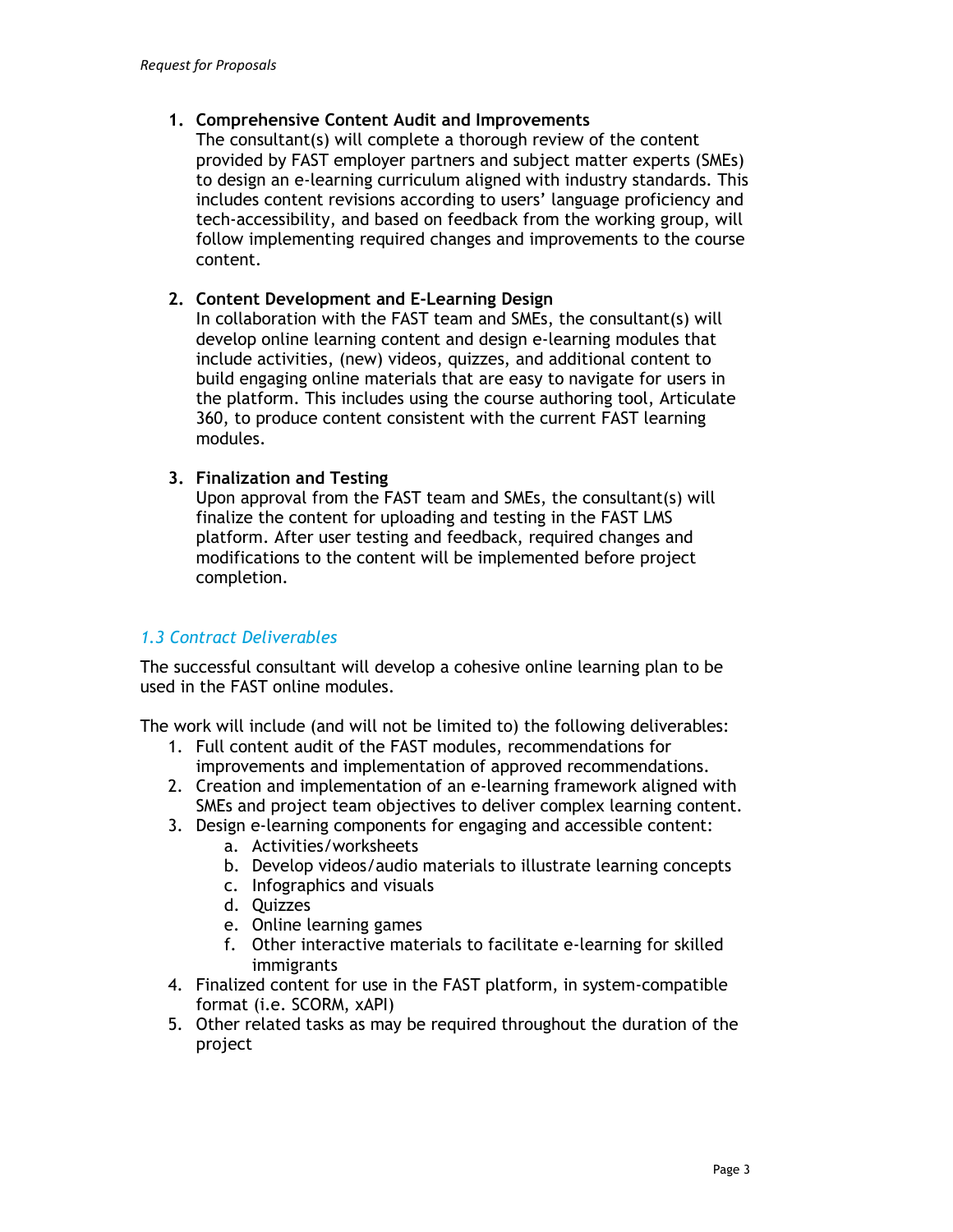# *1.4 Proposed Timeline*

The following timelines are anticipated by IEC-BC

| Activity                     | <b>Proposed Completion Date</b> |
|------------------------------|---------------------------------|
| <b>Issue RFP</b>             | June 9, 2022                    |
| Proponents' call             | June 17, 2022                   |
| Proposal closing             | July 6, 2022                    |
| Contract start               | July 20, 2022                   |
| Content Audit & Improvements | August 31, 2022                 |
| Creation & Implementation    |                                 |
| New e-Learning Modules       | September 30, 2022              |
| Seniors Care Stream          |                                 |
| Creation & Implementation    |                                 |
| New e-Learning Modules       | December 15, 2022               |
| <b>IT Stream</b>             |                                 |
| Contract close               | December 15, 2022               |

All deliverables associated with this contract will need to be completed and delivered **on or before December 15, 2022**.

This RFP is open to qualified contractors/consultants from across Canada, provided that the successful proponent(s) are available to deliver all required deliverables as per sections 1.3 and 1.4, above.

#### *1.5 Budget*

Please submit a budget inclusive of fees for overall process design and delivery. This should include time to collaborate with the FAST project team and time to implement feedback. Please identify any related expenses you anticipate and applicable taxes, specifying:

- Daily rates and expected time commitments
- Other estimated costs and expenditures

The current budget for this effort is not to exceed \$75,000 plus taxes.

### **2. Proposal Submission**

#### *2.1 Proponent(s) Requirements*

- 1. Demonstrated experience in developing online learning content for immigrant and/or adult learner audiences
- 2. Demonstrated experience designing, developing, and implementing learning materials based on the deliverables set out in section *1.3* (including written and multimedia content)
- 3. Demonstrated understanding of education and instructional design
- 4. Understanding of and experience in applying best practices in online learning
- 5. Knowledge of immigrant integration and/or workforce development strategies is an asset
- 6. Demonstrated experience working with diverse stakeholders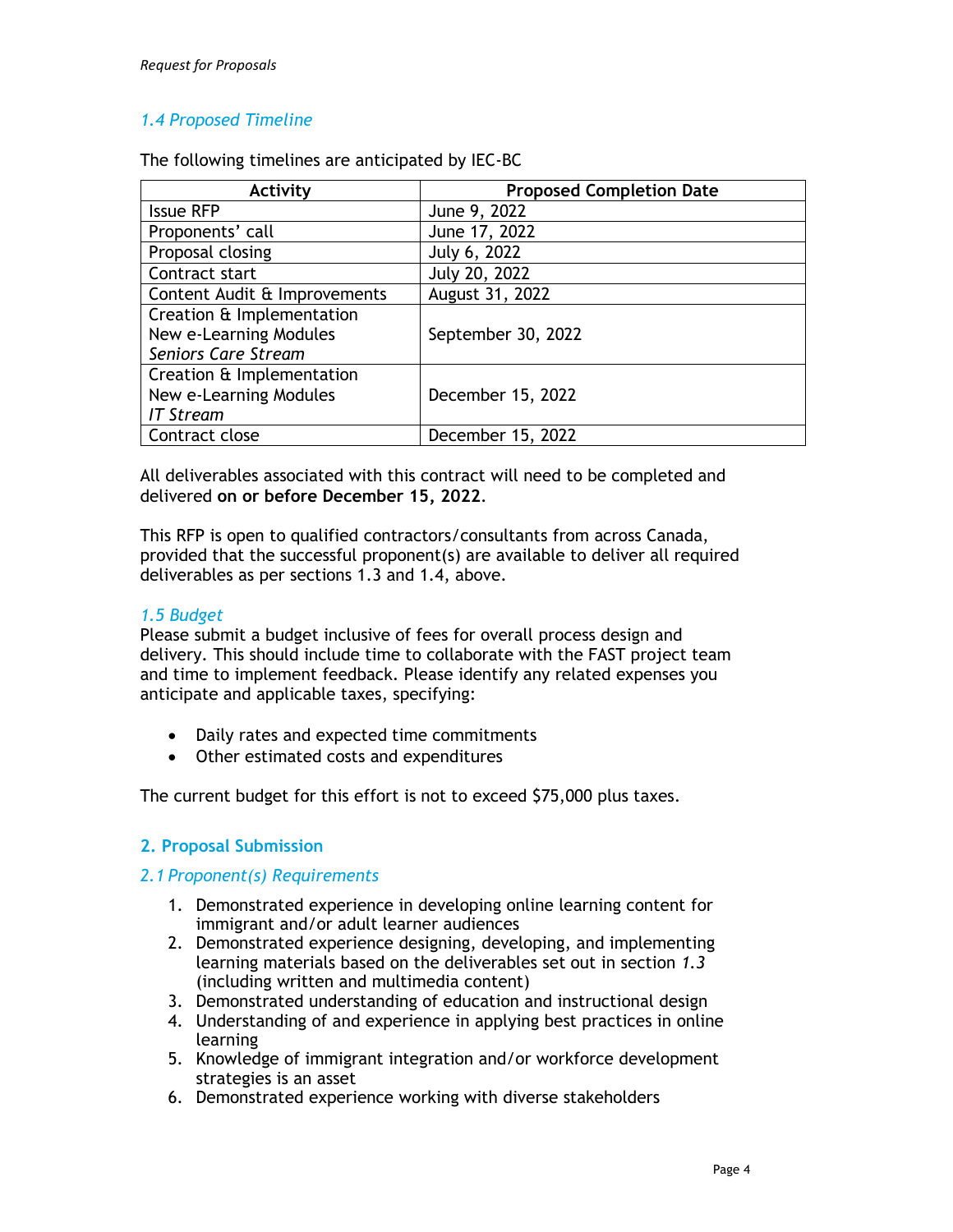- 7. Ability to complete projects on time and on budget
- 8. Excellent interpersonal and communications skills. Fully bilingual proponents will receive extra consideration.

# *2.2 Proposal Format*

Evaluation of proposals is made easier when Proponents respond in a similar manner. The following format and sequence should be followed to provide consistency in Proponent response and ensure each proposal receives full consideration.

- Cover letter, showing Proponent's name and address, a contact person's name, address, telephone number, and email address to communicate with IEC-BC in relation to this RFP
- A brief overview of the proposal
- Sample works/portfolio of curriculum and content development projects (links or PDF attachments)
- Table of contents, including page numbers
- The body of the proposal, that addresses required information
- Recommended font: Trebuchet, 11pts

All pages should be consecutively numbered and follow the evaluation criteria.

### *2.3 Content of Proposals*

Proposals must demonstrate that the bidder can meet all "Proponent(s) Requirements" listed above. Proposals must also include:

- 1. Information about the qualifications of the consultants, including subcontractors (if any) who will be working on the project and descriptions of their experience with similar projects.
- 2. A work plan that includes specific activities, timelines, milestones, and deliverables.
- 3. A budget that itemizes and justifies the cost of the services. The budget must specify professional fees and attribute them to activities and individuals, indicating hourly or daily rates (daily rates must indicate the number of hours in a proposed workday).
- 4. Two client references, including email addresses and telephone numbers. By providing this information, the bidder gives IEC-BC permission to contact these references.

Proposals are **not to exceed 8 pages including appendices and other attachments**, excluding a cover page and table of contents. All proposals must be submitted electronically as a PDF document.

### *2.4 Evaluation and Selection Process*

Proposals will be assessed against the requirements stated in this RFP and evaluated based on the degree to which they demonstrate the following: